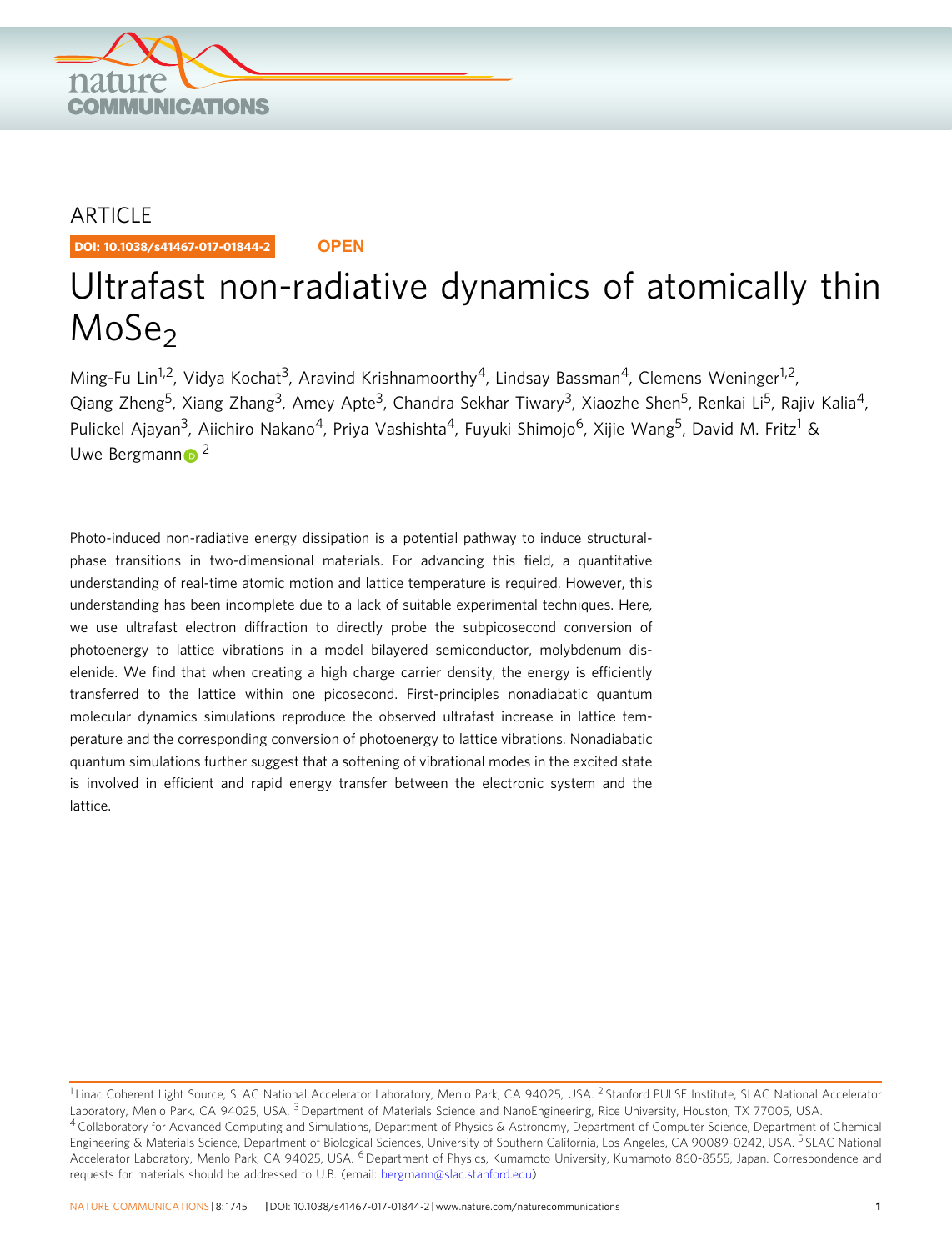nergy loss pathways are important considerations for the design of optoelectronic devices based on nanomaterials like transition metal dichalcogenides (TMDCs)<sup>[1](#page-6-0),[2](#page-6-0)</sup>, which are promising space that the ultrafort photography design of optoelectronic devices based on nanomaterials like promising candidates for ultrafast photodetection<sup>[3](#page-6-0)</sup>, valleytronics<sup>4</sup>, and field effect transistors<sup>[5](#page-6-0),[6](#page-6-0)</sup>. Much of the recent attention has been focused on the radiative relaxation and defect-mediated non-radiative bimolecular recombination of excitons, which have been shown to drastically limit photoluminescence quantum yield<br>even at the monolayer limit (~0.4%)<sup>[7](#page-6-0)–[12](#page-7-0)</sup>. In addition, consider-able effort has been expended in the strain engineering<sup>[13,14](#page-7-0)</sup> and in identifying strategies for chemical passivation of defects to improve light emission efficiency and device performance<sup>15,16</sup>. The nonradiative channel is the dominant energy loss pathway in defect-free monolayers at high charge carrier densities but is less well explored<sup>[1](#page-6-0),[6,9,](#page-6-0)15</sup>. Recent work from Ruppert et al.<sup>17</sup> has shown that an optically excited monolayer  $WS_2$  relaxes nonradiatively to lattice vibration, causing the absorption edge to redshift due to a small temperature jump of  $~40$  K. This nonradiative process is promising for triggering light-driven atomic motion required for structural-phase transition, but so far, it is not well understood due to a lack of experimental methods to quantify atomic motion and lattice temperature directly.

In this study, we utilize mega-electronvolt ultrafast electron diffraction  $(MeV-UED)<sup>18</sup>$  $(MeV-UED)<sup>18</sup>$  $(MeV-UED)<sup>18</sup>$  as a probe to measure mean-square atomic displacements and the corresponding local temperature in bilayer  $Mose<sub>2</sub>$  samples photoexcited to a high carrier density  $({\sim}10^{14} \text{ cm}^{-2})$ , which lies in the electron–hole plasma regime. At this high charge carrier concentration, the laser fluence of the optical pump is high enough to deposit the energy required for initiating a possible structural-phase transition (temperature jump of  $\sim$ 1000-K and  $\sim$ 0.3-Å difference of lattice constant between 2-H and 1-T phases). Time-resolved electron diffraction allows us to directly explore laser-induced atomic motion and structural disorder with ~200-fs temporal resolution, and thus to

directly quantify the efficiency of nonradiative energy channels in these two-dimensional materials. We monitor the dependence of the resulting lattice disorder on the photoinjected carrier concentration by varying the pump fluence at two different wavelengths. The observed subpicosecond increase in structural disorder and lattice temperature is consistent with ultrafast conversion of electronic energy to atomic motion via softened phonon modes observed in our first-principles density functional theory (DFT) and nonadiabatic quantum molecular dynamics (NAQMD) simulations. Furthermore, the observed ultrafast temperature rise is linearly proportional to the absorption of the pump energy calibrated to a saturable absorber model, indicating a high efficiency of the nonradiative decay channel.

### Results

Time-resolved electron diffraction. A schematic of the experimental procedure and a representative electron diffraction pattern and intensity profile is displayed in Fig. 1. Each diffraction pattern is generated by the accumulation of over  $\sim$ 7000 pulses with effective charge of ~20 fC per pulse at the sample target. Several families of diffraction planes in the reciprocal lattice are observed. All the pump-probe traces at a given reciprocal lattice vector  $Q$  (i.e.,  $2\pi/d$ ) are averaged over six equivalent planes. Diffraction intensity for a lattice plane is calculated from the full diffraction pattern by the integration of photodetector counts on a small region around the corresponding reciprocal lattice vector. Negative delay times are shown when the electron probe beam precedes the optical pump beam on the sample target. A red kinetic plot in Fig. 1 displays a representative temporal profile of the measured diffraction intensity, which shows a rapid exponential decay of the initial diffraction intensity value  $I_0$  to a new lower value of I at a positive delay time due to the increased incoherent atomic motion induced by the optical pumping. The ratio of these two intensities allows us to estimate the atomic



Fig. 1 Time-resolved mega-eV electron diffraction. Snapshots of electron diffraction of MoSe<sub>2</sub> bilayer for Debye-Waller factor (DWF) measurements. Several families of diffraction planes are labeled in the last diffraction image for clarity (i.e., {100}, {110}, {200}, {210}, {300}, and {220}). A timeresolved kinetic plot that illustrates the suppression of diffraction intensity at  ${110}$  family is shown, where  $I_0$  and I denote the Bragg peak diffraction intensities at negative and positive delay times from the fit of experimental results. Each image is accumulated over ~7000 pulses from multiple scans with effective charge of ~20 fC per pulse at the sample target. The mean-square displacements,  $\langle\Delta u^2\rangle_{\Delta T}$ , are obtained by plotting  $\ln(^{l_0}_{\overline{l}})$  vs.  $Q^2$ , where Q is 2 $\pi$ over interplanar spacing d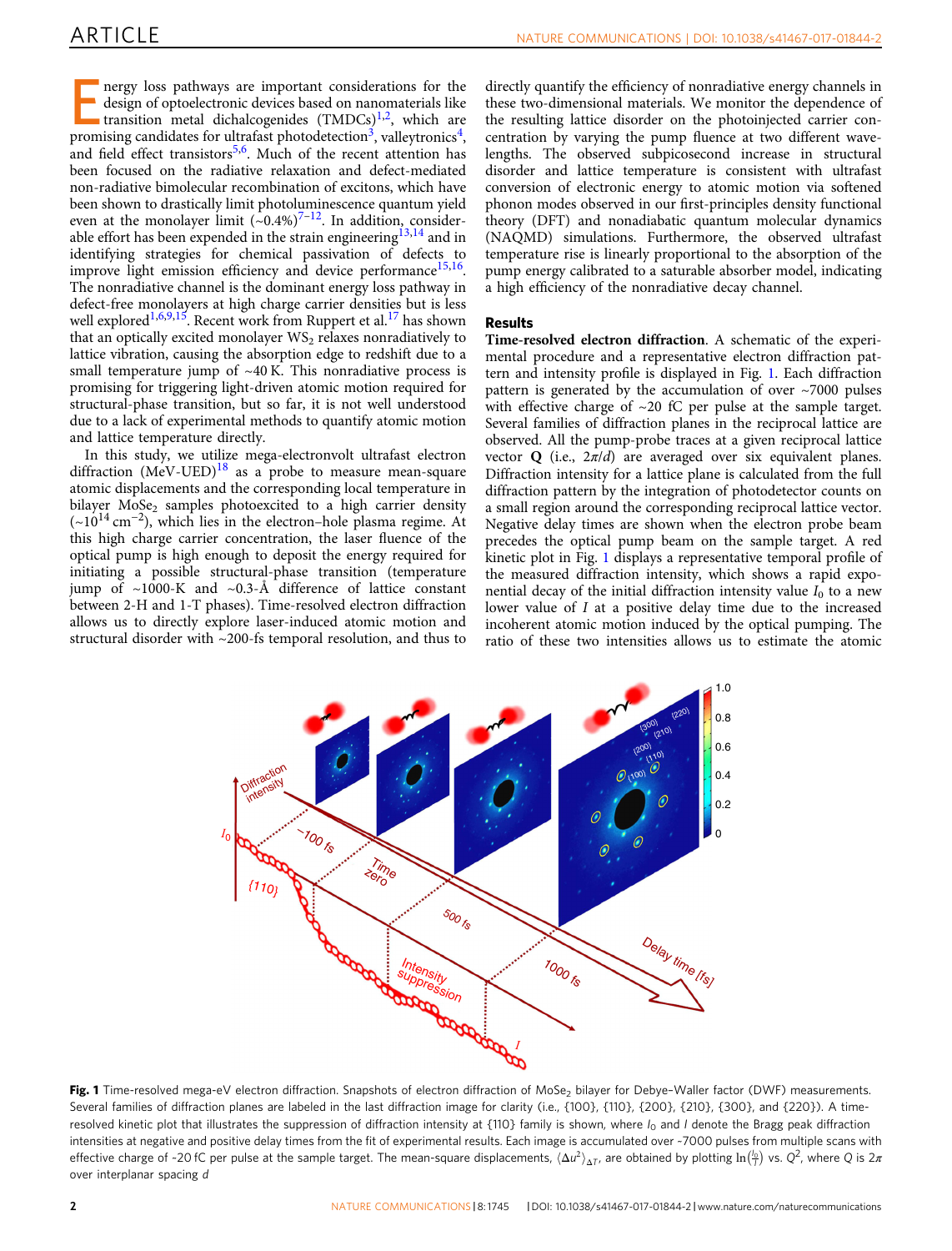<span id="page-2-0"></span>

Fig. 2 Pump-probe kinetics and Debye-Waller responses at 400-nm photoexcitation. Pump-probe kinetic plots for six diffraction planes at a carrier density of (a)  $1.2 \pm 0.1 \times 10^{14}$  cm<sup>-2</sup> and (b)  $1.8 \pm 0.1 \times 10^{14}$  cm<sup>-2</sup> at 400 nm excitation for the MoSe<sub>2</sub> bilayer, and (c) Debye–Waller responses at four carrier densities. A large deviation between linear fit and experimental data occurs at the highest carrier density (red). At this density, the first five data points are used for the linear fit. The corresponding temperatures calculated from the slopes are presented in the context and Supplementary Information. Error bars represent 68% confidence interval and are calculated from the propagation of standard error of the mean from the fit of averaged multiple pump-probe scans. **d** Kinetic plots for {110} and {300} planes at carrier density at  $1.8 \pm 0.1 \times 10^{14}$  cm<sup>-2</sup> (blue) and  $2.1 \pm 0.1 \times 10^{14}$  cm<sup>-2</sup> (red), respectively, for comparison. A complex Bragg peak intensity decay occurs at the highest carrier density (red), which may suggest an energy redistribution between different phonons from a strong carrier-modified potential energy surface

disorder and the resulting temperature jump produced by the optical excitation, which will be further discussed later in this paper.

Theoretical approach. Our UED experiments are further supported by NAQMD simulations on MoSe<sub>2</sub> bilayer crystals, which follow the trajectories of all atoms while computing interatomic forces quantum mechanically from first principles<sup>19</sup>, including the dynamics of electrons and nuclei<sup>[20](#page-7-0)</sup>. Electronic excitations are described within the framework of linear-response time-dependent DFT, which is a proven method to investigate ultrafast nonradiative relaxation in other electronically excited material systems $^{21}$  $^{21}$  $^{21}$ . In this study, nonadiabatic transitions between electronic excited states assisted by molecular motions are treated with a surface-hopping approach.

In order to elucidate atomic dynamics observed in our QMD simulations, we also calculated phonon dispersion curves for the ground-state and electronically excited MoSe<sub>2</sub> bilayers using DFT and the  $\Delta$ -SCF method. Specifically, for excited electron–hole concentration of  $1.2 \times 10^{14}$  cm<sup>-2</sup> ( $2.4 \times 10^{14}$  cm<sup>-2</sup>) used in this study, we promote one (two) electrons from the valence band to the conduction band. The comparison of experimental results from  $Si<sub>3</sub>N<sub>4</sub>$ -supported MoSe<sub>2</sub> flakes to simulation results from suspended  $MoSe<sub>2</sub>$  bilayers is justified for two reasons. First, MoSe2 bilayer forms a type-I heterojunction with the insulating  $Si<sub>3</sub>N<sub>4</sub>$  substrate (~5-eV bandgap), which precludes a charge transfer process. Second, Raman microscopy and photoluminescence measurements from the  $Si<sub>3</sub>N<sub>4</sub>$ -supported MoSe<sub>2</sub> agree with previous measurements on different substrates $^{22}$ , indicating a lack of substrate effect on MoSe<sub>2</sub> vibration modes.

Debye–Waller response of bilayer MoSe<sub>2</sub>. Figure 2 summarizes our experimental results for bilayer MoSe<sub>2</sub> samples photoexcited at 400 nm. The temporal evolution of the measured diffraction intensities for six diffraction families at carrier densities of  $1.2 \pm$  $0.1 \times 10^{14}$  cm<sup>-2</sup> and  $1.8 \pm 0.1 \times 10^{14}$  cm<sup>-2</sup> is shown in Fig. 2(a, b), respectively. Note that all the pump-probe kinetics are normalized to one at the negative delay time  $(I_0)$ , so that the fractional drop of intensity can be quickly identified for different diffraction families. Each pump-probe trace is then fit to an exponential function convoluted with an ~200-fs full-width at half-maximum instrument response function (time resolution) estimated for the MeV-UED system. Thus, the obtained I and  $I_0$  from the fit are the relative electron diffraction intensities at far positive and negative delay times, respectively, as shown in the red curves in Fig. 2a, b. The kinetic plot at a lower carrier density of  $0.68 \pm 0.1 \times 10^{14}$  cm  $^{-2}$  is presented in Supplementary Fig. 2a in Supplementary Note 3. The standard deviation error bars are approximately 0.04 by using multiple scans with a total of ~7000 pulses per delay time point. The primary observation in the intensity profiles is the ultrafast subpicosecond decay of diffraction intensities for all families of planes considered in our study. This is approximately a factor two faster than the time constant reported for the monolayer MoS<sub>2</sub> at a similar carrier density  $(\tau \sim 1.7 \text{ ps})^{23}$  $(\tau \sim 1.7 \text{ ps})^{23}$  $(\tau \sim 1.7 \text{ ps})^{23}$ . Furthermore, the invariant steady-state diffraction intensity up to ten picoseconds indicates that the lattice is thermalized for delay times longer than one picosecond after optical excitation. The experimental time constants do not show any obvious changes as a function of the carrier density produced at 400 nm and 800 nm, implying a minor role of high-order carrier kinetics in these carrier density regimes.

Below, we consider three possible mechanisms to explain the ultrafast appearance of lattice disorder. First, the lattice energy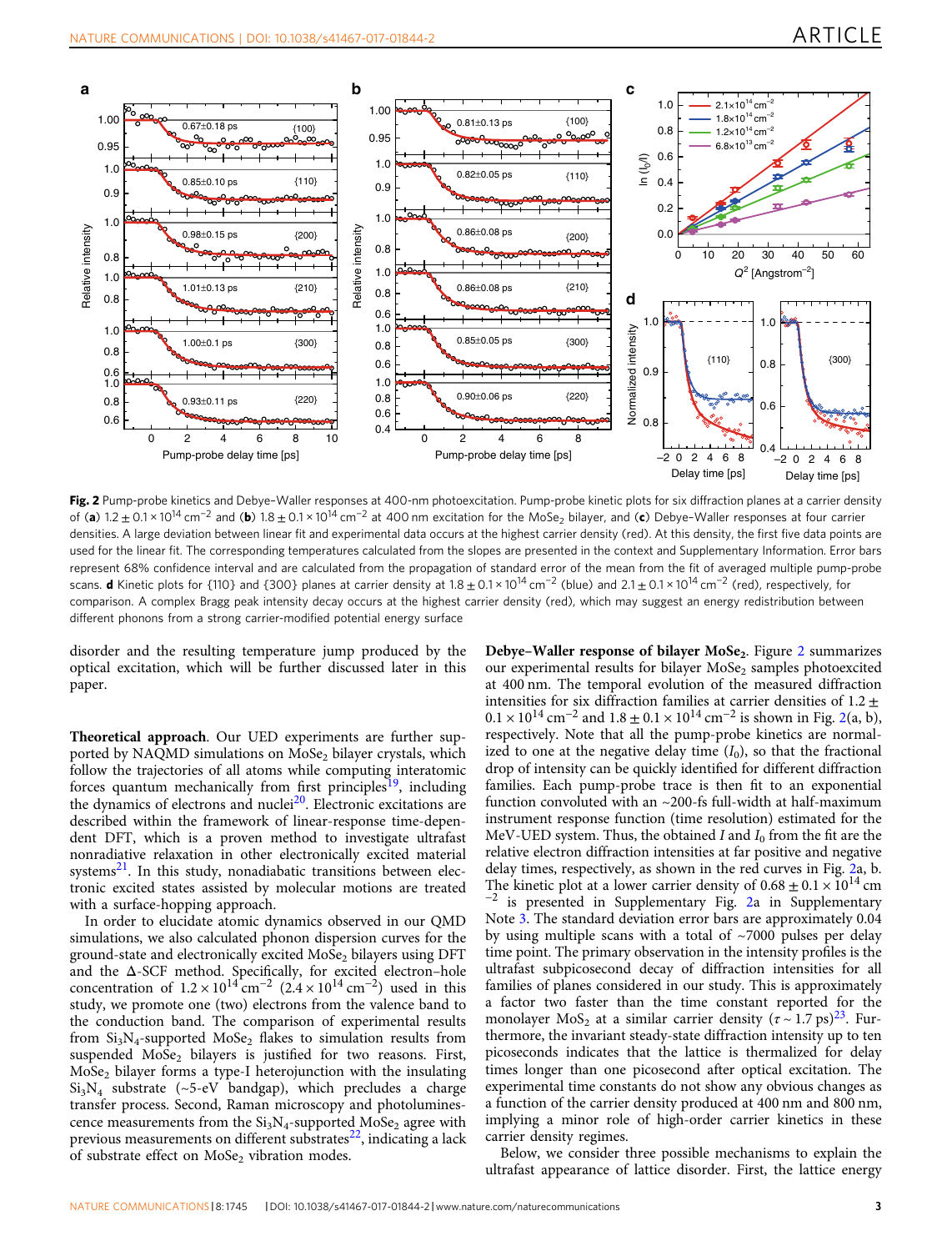<span id="page-3-0"></span>

Fig. 3 NAQMD simulations of bilayer MoSe<sub>2</sub>. a Debye-Waller factor for the MoSe<sub>2</sub> bilayer as a function of delay time for the {110} and {300} planes calculated from NAQMD simulations at carrier density of 0 cm−<sup>2</sup> (black) and 1.2 × 1014 cm−<sup>2</sup> (red and blue lines). Photoexcitation results in a marked increase in structural disorder and a reduction in the Bragg peak intensity. Exponential fits to the simulations yield a time constant of ~1 ps, as shown in the gray curves. The experimental results shown in circles are the bilayer MoSe<sub>2</sub> at a carrier density of 1.2 × 10<sup>14</sup> cm<sup>-2</sup>. Note that there are no normalization factors between the experimental and simulation results. **b** Instantaneous temperature in the NAQMD simulation cell due to photoexcitation at time  $t =$ 0 shows a transient temperature increase from 10 K to 300 K over 1.5 ps. c, d display phonon dispersion curves for the MoSe<sub>2</sub> bilayer at the photoexcited carrier density of c 0 cm<sup>-2</sup>, (d) 1.2 × 10<sup>14</sup> cm<sup>-2</sup>, respectively. e, f Eigenvectors for the soft acoustic modes at the M-point and K-point, respectively

could result from the high-order kinetics such as nonradiative bimolecular and Auger recombination through annihilation of photoexcited excitons. The obtained carrier density for this experiment is ~10<sup>14</sup> cm<sup>-2</sup> such that an electron–hole plasma is produced from screened exciton dissociation (i.e., the Mott density is ~10<sup>14</sup> cm<sup>−2</sup>)<sup>[24](#page-7-0)–27</sup>. It has been reported that the bimolecular exciton–exciton annihilation or Auger process mediated by defects/traps occurs efficiently in  $M_0$ Se<sub>2</sub> and  $\text{MoS}_{2}^{7,8,28}$  $\text{MoS}_{2}^{7,8,28}$  $\text{MoS}_{2}^{7,8,28}$  $\text{MoS}_{2}^{7,8,28}$  $\text{MoS}_{2}^{7,8,28}$  $\text{MoS}_{2}^{7,8,28}$ . However, this happens at exciton densities below ~1013 cm−<sup>2</sup> allowing intact excitons to annihilate each other in the time scale of a few picoseconds. At a higher charge carrier density (~10<sup>14</sup> cm<sup>-2</sup>), excitons dissociate into free carriers due to the increased screening of Coulomb interaction in the bound charges $24,27$  $24,27$  $24,27$ . Therefore, the exciton–exciton annihilation may not be able to account for this fast appearance of lattice disorder. Our power dependence measurement at 400 nm does not show clear changes of time constants as a function of carrier density in the electron–hole plasma regime. This suggests that the high-order carrier kinetics such as Auger processes does not play an important role in our experiments.

The second possible explanation for the rapid decay of diffraction intensity may be due to the induction of nonthermal melting. Figure [2](#page-2-0)c shows the logarithmic ratios of measured diffraction intensities vs. the diffraction families in the squarereciprocal space at four carrier densities (i.e.,  $\ln(I_0/I)$  vs.  $Q^2$ ). The effective mean-square displacements associated with different carrier concentrations can be estimated from the slope<sup>29,30</sup>,  $\Delta \langle u^2 \rangle_{\Lambda T}$ , by using the Debye–Waller equation as shown in Eqs. (1) and (2).

$$
I = I_0 e^{-\Delta \langle u^2 \rangle_{\Delta T} \times Q^2}
$$
 (1)

$$
\ln(I_0/I) = \Delta \langle u^2 \rangle_{\Delta T} \times Q^2 \tag{2}
$$

The calculated mean-square displacements for the four different carrier concentrations are  $5.6(\pm 0.2) \times 10^{-3} \text{ Å}^2$ , 9.8

 $(\pm 0.3) \times 10^{-3}$  Å<sup>2</sup>, 13.0( $\pm 0.4$ ) × 10<sup>-3</sup> Å<sup>2</sup>, and 17.4( $\pm 1.2$ ) × 10<sup>-3</sup> Å<sup>2</sup>, respectively, corresponding to a root-mean-square atomic displacement,  $\sqrt{\Delta \langle u^2 \rangle_{\Delta T}}$ , of 0.075 ± 0.001 Å, 0.099 ± 0.002 Å,  $0.114 \pm 0.002$  Å, and  $0.132 \pm 0.005$  Å. These photoinduced atomic displacements range from 2% to 5% of the in-plane lattice constant of 3.3  $\AA$ <sup>[31](#page-7-0)</sup>, which is below the Lindemann criterion for a solid-to-liquid phase transition (i.e.,  $\sim 10\% - 20\%$ )<sup>[32](#page-7-0)</sup>. In addition, these displacements are much less than what would be expected for highly inertial atomic motion initiated by an intense optical excitation (highly nonthermal melting) $33-35$  $33-35$ . We estimate a  $(3k_BT/m)^{1/2}$  = 2.9 Å per picosecond mean atomic velocity for MoSe<sub>2</sub> at room temperature, where  $k_B$ , m, and T are the Boltzmann constant, averaged mass, and room temperature, respectively. At this velocity, the mean atomic displacements would be 1.45 Å at a 500-fs time delay, corresponding to  $\sim$ 44% of in-plane lattice constant. This is  $\sim 10$  times higher than our observations at the highest pump fluence. Thus, our data are not consistent with a nonthermal melting and strong atomic inertial processes from potential deformation by the strong laser field.

Another possibility is the existence of strong electron–phonon coupling, which has been postulated for molybdenum chalcogenides with dynamics occuring on a subpicosecond time scale $36$ . Figure [2](#page-2-0)d presents a comparison of kinetic plots for {110} and {300} planes at two carrier densities (i.e.,  $1.8 \times 10^{14}$  cm<sup>-2</sup> (blue) and  $2.1 \times 10^{14}$  cm<sup>-2</sup> (red)). For the lower carrier density, a fast subpicosecond single-exponential decay of the diffraction intensity is observed. For the higher carrier density, we see an additional slower decay with a lifetime of  $\sim$ 10 ps in addition to the fast decay. Such a complex decay of diffraction intensity was previously reported for another layered material, graphite, where it was attributed to the coexistence of electron–phonon and phonon–phonon scattering, as well as to electron–phonon coupling to two different vibration modes<sup>[29](#page-7-0),[30](#page-7-0)</sup>. In our experiments, the observed crossover from single exponential to biexponential intensity decay with increasing excited charge carrier concentration (and correspondingly different potential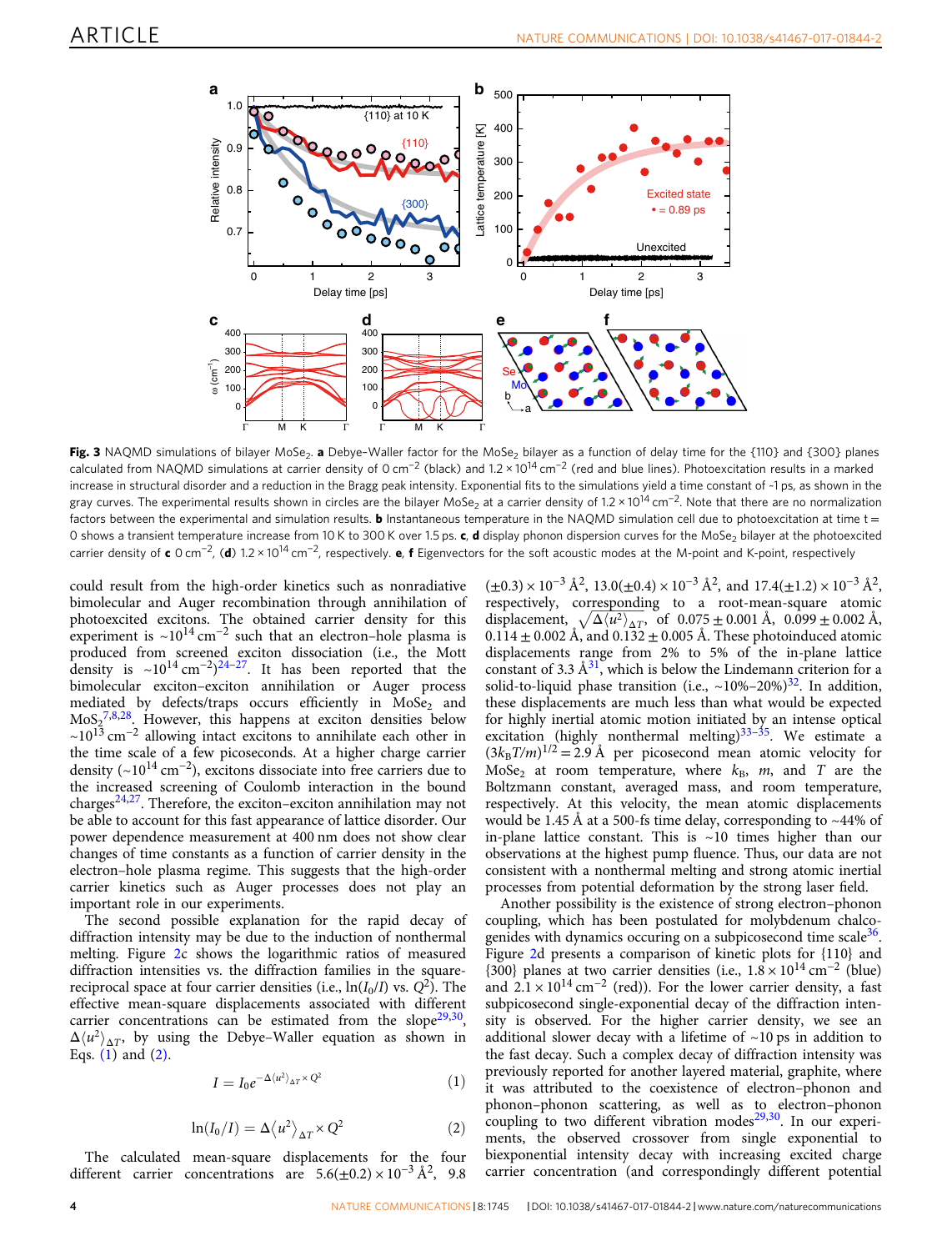<span id="page-4-0"></span>

Fig. 4 Pump-probe kinetics and Debye-Waller responses at 800 nm photoexcitation. a Time-resolved kinetic plots of MoSe<sub>2</sub> bilayer for six diffraction families, as depicted in the parenthesis at a carrier density of  $2.0 \pm 0.2 \times 10^{14}$  cm<sup>-2</sup> excited at 800 nm. The resultant subpicosecond time constants are consistent with measurements at 400 nm. **b** At the same carrier density and wavelength for the bilayer with the pump-probe scan up to 100 ps. A clear recovery of Bragg peak intensity is shown (~100 ps). This is due to the heat propagation from the bilayer MoSe<sub>2</sub> to the substrate. c Power-dependent Debye–Waller responses of a bilayer for three effective carrier densities at 800 nm photoexcitation. Error bars represent 68% confidence interval and are obtained from the propagation of standard error of the mean from the fit of averaged multiple pump-probe scans. The mean-square displacements obtained from the linear least-square fit of data are shown in Supplementary Table 3. Note that at the highest carrier density, the Debye–Waller response is still linear without a large deviation, as seen in Fig. [2c](#page-2-0)

energy surfaces) is indicative of electron–phonon coupling to one or more decay channels at low and high charge carrier densities, respectively. The other diffraction planes also reveal two contributions from the fast and the slow decay channels, and the results are presented in Supplementary Fig. 2b.

NAQMD simulation results. To interpret this ultrafast subpicosecond change of Bragg peak intensity as a function of delay time, we performed NAQMD simulations of  $M_0$ Se<sub>2</sub> bilayer in the electronically ground and excited states, respectively. Figure [3](#page-3-0)a shows the Debye–Waller factors (DWF) for the {110} (red) and {300} (blue) families of planes calculated from an ensemble of four photoexcited NAQMD atomic trajectories and compared to the Debye–Waller factors for the unexcited MoSe<sub>2</sub> bilayer at 10 K. Single-exponential decay fits to the {110} and {300} planes show an ultrafast increase in structural disorder with time constants of ~1 ps (gray), and magnitude of DWF decay ( $\Delta$  = 0.15 and 0.3) that are qualitatively consistent with experimental measurements (circles). This subpicosecond dynamics is further supported by Fig. [3](#page-3-0)b, which shows a plot of the instantaneous temperature of atoms in the simulation cell as a function of time. The calculated temperature of the simulation cell increases from the initial value of  $10$  K to a steady-state value of  $\sim$ 350 K in a lifetime scale of ~0.89 ps. Snapshots of time-resolved atomic velocity distributions at two delay times are presented in Supplementary Fig. 3 and Supplementary Note 4 to rationalize a fast equilibration of lattice temperature in our experiments.

To further understand the underlying ultrafast atomistic mechanisms, we calculated phonon dispersion curves as a function of electronic excitation with the method described previously for the  $M_0Se_2$  bilayer. This allows us to study the effect of excited charge carrier population on the potential energy surface of the crystal. Figure [3](#page-3-0)c, d shows the phonon dispersion of the  $MoSe<sub>2</sub>$  bilayer in the ground and excited states, respectively. Electronic excitation causes two primary differences to the potential energy surface of the crystal. First, the frequencies of atomic vibrations decrease uniformly throughout the Brillouin zone with increasing excited charge carrier concentration, reflecting a weakening of interatomic bonds leading to greater atomic displacements. Second, with increased charge carrier concentration, softening of zone-edge phonons is observed at the M (0.5,0,0) and K (0.33,0.33,0) points in the Brillouin zone. Eigenvectors corresponding to these soft modes are shown in Fig. [3e](#page-3-0), f, respectively. The flattening of the potential energy surface corresponding to the soft vibration mode at the M-point enables in-plane displacement of Mo ions to form Mo–Mo dimer chains and is particularly important for displacements corresponding to the  $2H \rightarrow 1-T'$  phase transition of  $MoTe_2^{37,38}$  $MoTe_2^{37,38}$  $MoTe_2^{37,38}$  $MoTe_2^{37,38}$  $MoTe_2^{37,38}$ . Such soft modes represent an instability in the 2-H crystal structure, but do not necessarily imply a spontaneous structural transformation from the 2H to the 1-T' crystal structure, which would require, in addition, barrierless motion of Mo and Se atoms over 0.3 Å from the 2H to the 1-T' lattice positions. Further, the largest observed RMS displacement in our pump-probe experiments is 0.13 Å prior to the onset of irreversible sample damage, which is significantly smaller than 0.3 Å required for a structural-phase transformation. However, the existence of such softened vibration modes induced by carrier population is an indication of strong electron–phonon coupling which could enable efficient relaxation of electronic energy to the lattice<sup>[39](#page-7-0),[40](#page-7-0)</sup>. Phonon softening at M and K points in electron-doped  $MoS<sub>2</sub>$  crystals was accompanied by large electron–phonon coupling constants at these  $q$ -points<sup>41</sup>. Similarly, in materials like amorphous bismuth and gallium, the large range of motion enabled by the soft vibrations gives rise to anomalously high electron–phonon coupling constants $42$ .

Debye–Waller responses at 800-nm photoexcitation. This strong electron–phonon coupling enables a very efficient relaxation of excited carrier energy to the lattice disorder, and this suggests that in the electron–hole plasma regime, the transient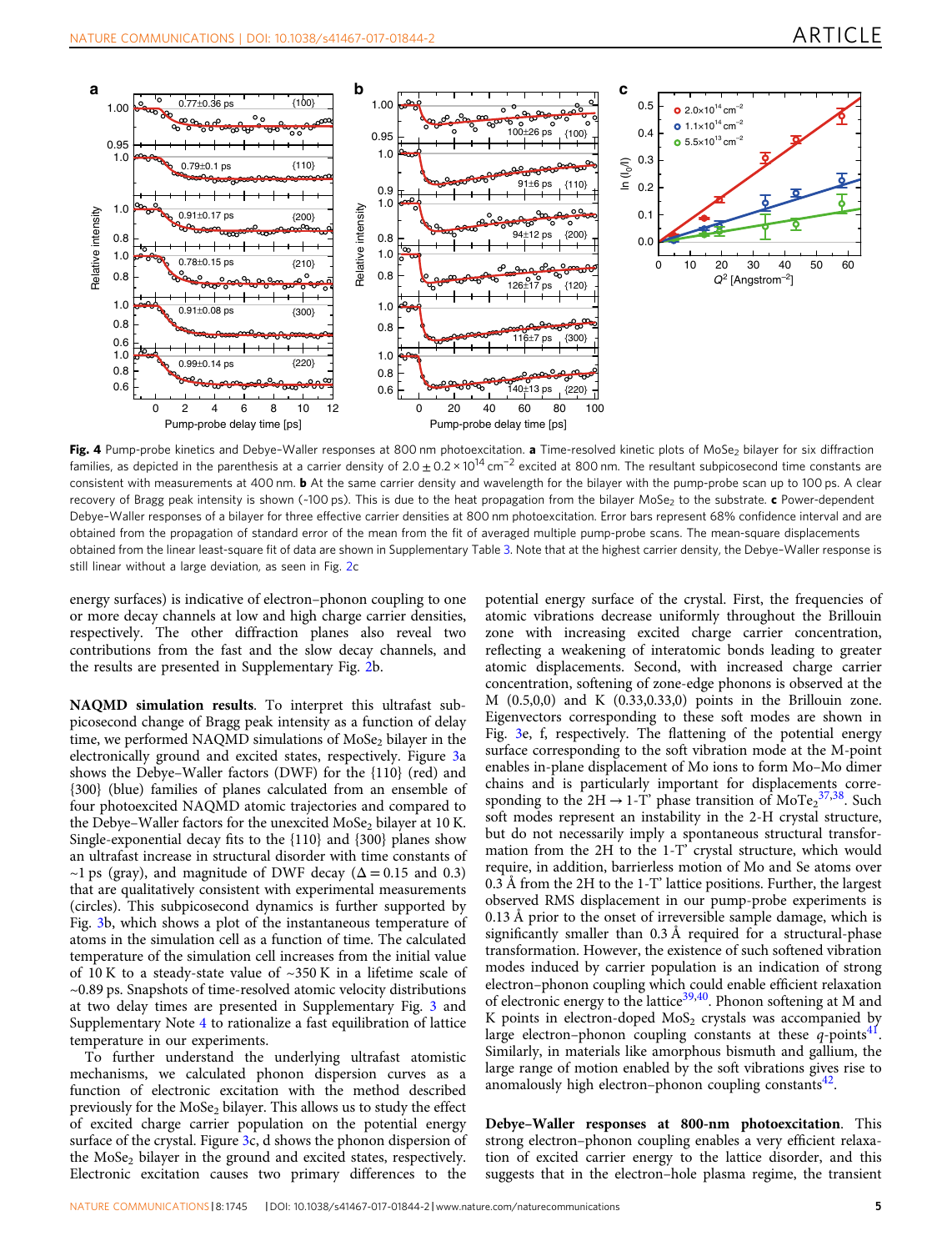<span id="page-5-0"></span>

Fig. 5 Temperature correlation plots for atomically thin MoSe<sub>2</sub>. a Temperatures of atomic thin MoSe<sub>2</sub> from UED results (solid circles) and from effective absorption calculated from a saturable absorber model (solid lines). ΔT denotes the temperature jump above room temperature (RT). ML and BL symbolize the monolayer and bilayer, respectively. Error bars in UED results denote 68% confidence interval and are obtained from propagation of standard error of the mean from the fit of averaged multiple pump-probe scans. **b** Correlation plot between UED results and estimates from effective absorption. The gray solid line denotes a full linear correlation, implying a unity of nonradiative quantum yield to lattice disorder. Horizontal error bars in the absorption measurements are calculated by taking into account the uncertainties of powermeter measurements and saturation intensities in ref. [48](#page-7-0)

lattice temperature rise is simply proportional to the absorbed pump energy. In order to understand the impact of excited charge carrier energy on lattice dynamics, we compare the measured lattice disorder produced by the optical pumping at 400 nm to results by 800-nm photoexcitation. In particular, at 800-nm excitation, the photon energy is half of a 400-nm photon. This allows us to produce ~50% of lattice disorder and temperature jump in comparison to 400-nm photoexcitation at a similar carrier density. Indeed, from our experiments at 800 nm, we observed a strong laser-driven Bragg peak intensity decay implying that the lattice disorder results from the electron–hole plasma-driven and phonon-softening nonradiative process. The kinetics at two different pump-probe delay ranges at 800-nm photoexcitation are shown in Fig. [4a](#page-4-0), b, respectively. We chose similar carrier densities at 800 nm compared to 400 -nm experiments. In Fig. [4a](#page-4-0), the resulting fast time constants are on subpicosecond time scales without any apparent  $Q^2$  and carrier density dependence, consistent with the observation at 400-nm photoexcitation. This implies that the nonthermal melting and high-order carrier kinetics do not play an important role at 800-nm photoexcitation in this carrier density regime. Note that in our experiments, the irreversible sample damage from the accumulation of quasi-stationary heating does not exist because the heat propagation to the PMMA and silicon nitride substrate occurs on a time scale of 100 ps, as shown in Fig.  $4b^{23}$  $4b^{23}$ , which is eight orders of magnitude shorter than the time between electron pulses (i.e., 1/180 s). This ensures that the sample target equilibrates to room temperature before the next pump-probe cycle. This is very different from a recent experiment using Raman microscopy equipped with a CW and high-repetition-rate lasers at a diffraction-limit focus  $({\sim}1 \,\mu\text{m}^2)^{43}$  $({\sim}1 \,\mu\text{m}^2)^{43}$  $({\sim}1 \,\mu\text{m}^2)^{43}$ . In that experiment, the average pump power was much higher than in the experiment presented here (i.e., 1000 W per cm<sup>2</sup> vs. 1 W per cm<sup>2</sup>), but the peak power on the other hand is much lower. This indicates that the Raman experiments are mostly susceptible to the damage from the continuous heating, while for higher peak power, the damage results from single-shot ablation. Figure [4](#page-4-0)c shows the Debye–Waller responses as a function of carrier density at 800-nm photoexcitation, which allows us to measure meansquare displacements of a bilayer, as described previously at 400-nm photoexcitation.

Temperature jump from UED measurements and correlation plots. We have also performed power dependence measurements and NAQMD simulations of monolayer  $MoSe<sub>2</sub>$  samples, as displayed in Supplementary Figs. 4 and 5 in Supplementary Notes 5 and 6, respectively. We observed qualitatively similar time constants, Debye–Waller responses, and mean-square displacements as seen in the bilayer case. A comparison of experimental results between the monolayer and bilayer is shown in Supplementary Table 3 and Supplementary Note 2. In order to calculate the temperature jump of  $MoSe<sub>2</sub>$  from the measured mean-square displacement, we apply an equation that employs Debye model with assumptions of harmonic approximation and isotropic vibration distribution with a cutoff frequency for the estimation of density of state $44$ . This allows us to condense the integration of various phonon modes down to a simple analytical equation, as shown in Eqs.  $(3)-(5)$ 

$$
\Delta \langle u^2 \rangle_{\Delta T} = \langle u^2 \rangle_T - \langle u^2 \rangle_{298K}
$$
 (3)

$$
\langle u^2 \rangle_T = \frac{3\hbar^2}{mk_B \theta_D} \left[ \left( \frac{T}{\theta_D} \right)^2 P_{(\theta_D/T)} + \frac{1}{4} \right]
$$
 (4)

$$
P_{(\theta_D/T)} = \int_{0}^{\frac{\theta_D}{T}} \frac{x}{e^x - 1} dx \cong 1.6449 (1 - e^{-0.64486 \frac{\theta_D}{T}}), \quad (5)
$$

where  $\hbar$ ,  $m$ ,  $k_B$ , and  $\theta_D$  are the reduced Planck constant, averaged molecular mass, Boltzmann constant, and Debye temperature of the crystal, respectively. Here, we use 84.63 g per mole and 193 K for the averaged molar mass and Debye temperature, respectively<sup>45</sup>. Equation (4), with function  $P_{(\theta_D/T)}$ , can be solved analytically from the known Debye temperature, as shown in Eq.  $(5)^{46}$  $(5)^{46}$  $(5)^{46}$ . The efficiency of optical energy conversion into the thermal motion of a lattice is estimated by a comparison of temperature jump measured from the UED experiments to temperature increase calculated using absorption of the pump beam, the specific heat of the MoSe<sub>2</sub> (S = 0.278 J per g per K)<sup>47</sup>, sample density, and volume. Detailed estimation of the temperature jumps from the absorption is presented in Supplementary Note 1. The calculated temperature jumps in a bilayer using Eqs. (3)–(5) are  $116 \pm 4$  K,  $203 \pm 7$  K,  $269 \pm 9$  K, and  $359 \pm 25$  K, respectively, corresponding to the temperatures of  $414 \pm 4$  K, 501  $\pm$  7 K, 567  $\pm$  9 K, and 657  $\pm$  25 K at four carrier densities at 400-nm optical excitation. At similar carrier densities, optical excitation by the 400-nm pump results in a larger transient lattice temperature jump than an 800-nm pump. The measured and estimated temperatures from UED and absorption, respectively, are shown in the following section. This correlation between UED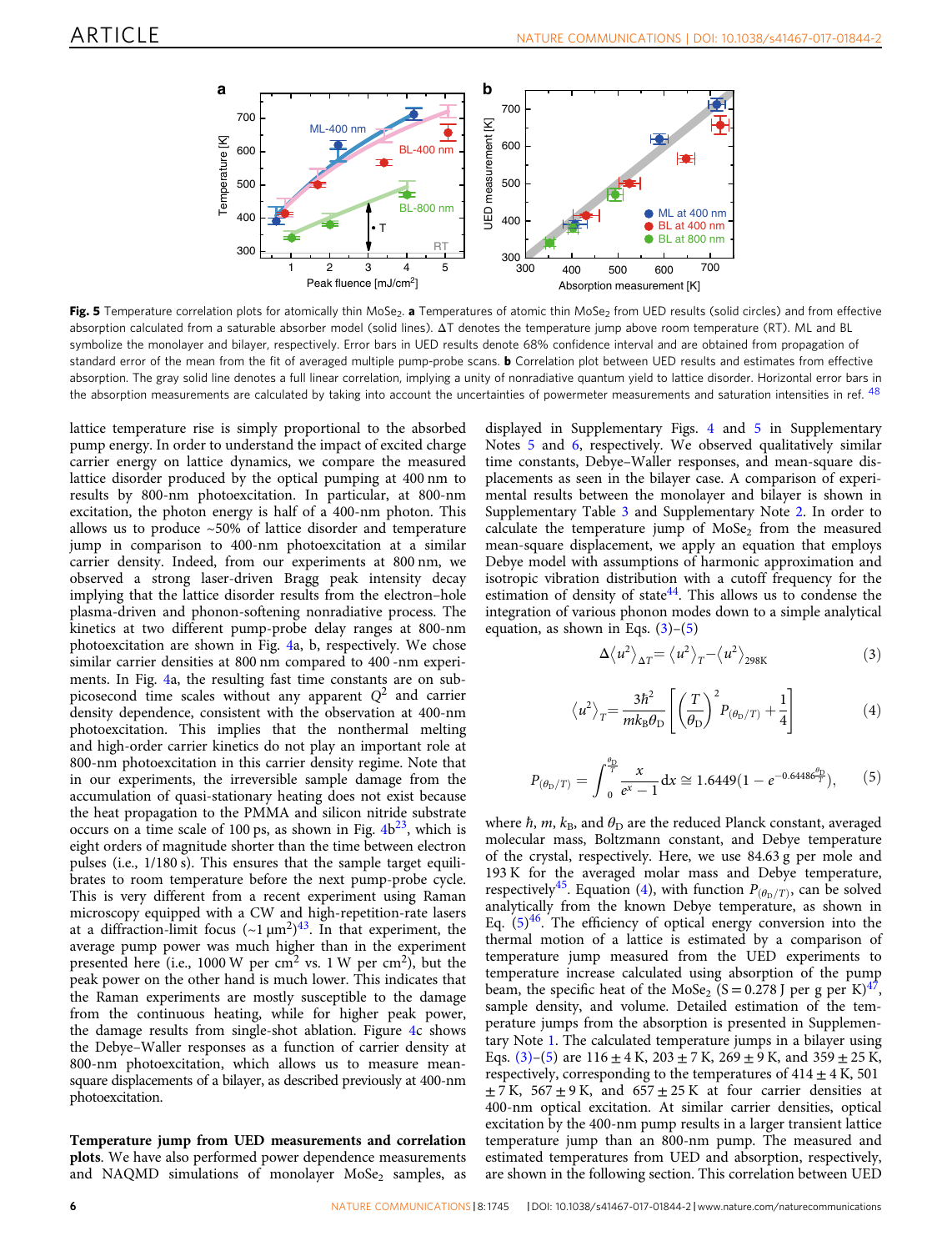<span id="page-6-0"></span>results and effective absorption allows us to directly quantify the efficiency of the nonradiative channel.

Figure [5](#page-5-0)a displays UED-measured temperatures (i.e., solid circles) as a function of pump fluence. A saturable absorber model of MoSe<sub>2</sub> is used to calculate the effective absorption<sup>48</sup>, and the corresponding temperatures (i.e., solid lines) are plotted with the UED results (circles). We note that the reported saturation intensities  $(I_s)$  from Wang et al.<sup>48</sup> are used. The predicted temperature jumps from the saturated absorption model agree qualitatively with our UED measurements. We observe a slightly faster temperature rise for the monolayer (ML) than for the bilayer (BL). This can be rationalized as an absorption difference per unit layer between the monolayer and bilayer. In addition, photoexciting the bilayer at 800 nm reveals roughly half the temperature jump in comparison to the bilayer at 400 nm. This is a result of half the energy per 800-nm photon compared to that absorbed per 400-nm photon.

Figure [5](#page-5-0)b displays a correlation plot between temperature changes from UED results and from estimated absorption. The experimental results from UED correlate qualitatively with the estimated temperature jump from a saturable absorber model. From this correlation, we conclude that at the high carrier density, the average quantum yield of the nonradiative process approaches unity  $(0.87 \pm 0.11)$ . Most of the absorbed photon energy converts to lattice vibrations within a picosecond through strong electron–phonon interaction, and this lattice disorder recovers quickly by transporting energy to the substrates on the  $\sim$ 100-ps time scale. In our study, the maximum displacement prior to damage is only ~5% of the in-plane lattice constant, which is still lower than the reported theoretical value of  $~11.5\%$ for a phase transition to metallic  $\text{MoSe}_{2}^{49}$  $\text{MoSe}_{2}^{49}$  $\text{MoSe}_{2}^{49}$ .

#### Discussion

In summary, we have utilized MeV UED to directly probe lattice dynamics of mono- and bilayer MoSe<sub>2</sub>. At electron-hole densities in the plasma regime, the nonradiative channel of laser-driven  $M_0$ Se<sub>2</sub> reaches near-unit efficiency with a maximum atomic displacement of ~5% of the lattice constant. The lattice motions are proportional to the injected carrier density estimated from the reported saturable absorber model. The subpicosecond suppression of Bragg peak intensity and the corresponding disorder of lattice planes are supported by first-principles NAQMD simulations, indicating that the electronic excitation-induced phonon softening is a precursor to efficient dissipation of electronic energy to lattice vibrations. This strong lattice response to optical excitations has important implications for light-induced semiconductor-to-metal structural-phase transition pathways in transition metal dichalcogenides.

#### Methods

**Sample preparation**. Bilayer single-crystal  $Mose<sub>2</sub>$  samples were prepared by chemical vapor deposition (CVD) on Si/SiO<sub>2</sub> substrates at 750 °C and characterized by micro-Raman spectroscopy and photoluminescence measurements (see Supplementary Fig. 6 and Supplementary Note 7 for details), which are consistent with other reported values on different substrates<sup>[22](#page-7-0)</sup>. The  $M_0$ Se<sub>2</sub> samples were transferred onto a ten-nanometer-thick silicon nitride membrane employing a PMMAassisted transfer technique.

Ultrafast electron diffraction. Diffraction experiments were performed at MeV-UED facility at SLAC National Accelerator Laboratory<sup>[18](#page-7-0)</sup>. The pulsed electron beam was operated at a repetition rate of 180 Hz and an energy of 3.2 MeV. The beam with an ~40 µm rms spot size impinged on the sample in a normal incidence transmission geometry perpendicular to the (001) plane, therefore probing only in-plane lattice displacements<sup>[29](#page-7-0)</sup>. The pulse duration and intensity of the electron beam were ~200 fs and ~20 fC, respectively. The MoSe<sub>2</sub> bilayers were photoexcited with short optical laser pulses at 400 nm (3.1 eV) producing hot carriers, and at 800 nm (1.55 eV) producing band edge carriers. Charge carrier densities shown in all figures were estimated by taking into account the absorption cross section, reflectivity of MoSe<sub>2</sub>, and interfaces between the sample, PMMA, and silicon nitride membrane on a stack geometry of materials, as shown in Supplementary

Fig. 1. The final absorption was then calibrated to a saturable absorber model, as shown in Supplementary Eq. 1 in Supplementary Note  $1^{48}$ . The obtained absorption, reflectivity, carrier density, and temperature jump are displayed in Supplementary Tables 1 and 2.

Nonadiabatic quantum molecular dynamics. NAQMD simulations are performed on a MoSe<sub>2</sub> bilayer supercell containing 54 atoms, corresponding to  $3 \times 3$ unit cells of the 2-H ground-state crystal structure. Electronic states were calculated using the projector-augmented-wave (PAW) method, and projector functions were generated for 4d, 5s, and 5p states of Mo, and 3d, 4s, and 4p states of Se. The generalized gradient approximation (GGA) was used for the exchange-correlation energy with nonlinear core corrections. The GGA functionals used in this study do not include Hubbard on-site interaction correction. We have performed additional NAQMD simulations to confirm that the inclusion of the on-site interaction term  $(U = 2$  eV) does not alter the time constant for lattice thermalization more than 0.01 ps nor the magnitude of atomic vibrations after excitation significantly. Van der Waals interactions were incorporated based on the DFT-D method. Plane-wave cutoff energies were 25 and 250 Ry for electronic pseudo-wave functions and pseudo-charge density, respectively. The energy functional was minimized iteratively using a preconditioned conjugate-gradient method. More details on the implementation of our QMD program can be found in ref. [20](#page-7-0).

**Density functional theory**. DFT calculations were performed on a  $3 \times 3$  supercell of the 2H-MoSe<sub>2</sub> bilayer crystal structure containing 54 atoms. Valence electron wave functions are constructed using a plane-wave basis set containing components up to a kinetic energy of 450 eV, and the reciprocal space is sampled using a  $7 \times 7 \times 3$  Monkhorst-Pack  $\vec{k}$ -point mesh with a Gaussian smearing of orbital occupancies of 0.1 eV. The Hessian matrix was generated using density functional perturbation theory, and dispersion relations for normal vibration modes of the MoSe<sub>2</sub> unit cell were plotted using the open-source phonopy package<sup>[50](#page-7-0)</sup>. For phonon dispersion calculations, excited states are described within the Δ-SCF DFT framework. In this scheme, a non-Aufbau constraint is imposed on orbital occupancies to promote electrons from the occupied Kohn–Sham energy levels to unoccupied higher-energy levels followed by relaxation of nuclear positions to minima in the potential energy surface defined by the charge density corresponding to the fixed occupancy of these energy levels. The Δ-SCF method is known to provide an inexpensive approximation to the potential energy surface of the excited-state system with accuracy comparable to time-dependent DFT  $methods<sup>51,52</sup>$ 

**Data availability**. The data that support the findings of this study are available from the corresponding author upon request.

Received: 31 May 2017 Accepted: 20 October 2017

#### References

- 1. Chakraborty, B. et al. Symmetry-dependent phonon renormalization in monolayer  $MoS<sub>2</sub>$  transistor. Phys. Rev. B 85, 161403 (2012).
- 2. Butscher, S., Milde, F., Hirtschulz, M., Malić, E. & Knorr, A. Hot electron relaxation and phonon dynamics in graphene. Appl. Phys. Lett. 91, 203103 (2007).
- 3. Wang, H., Zhang, C., Chan, W., Tiwari, S. & Rana, F. Ultrafast response of monolayer molybdenum disulfide (MoS<sub>2</sub>) photodetectors. Nat. Commun. 6, 17–20 (2015).
- 4. Schaibley, J. R. et al. Valleytronics in 2D materials. Nat. Rev. Mater. 1, 16055  $(2016)$
- 5. Wang, Q. H., Kalantar-Zadeh, K., Kis, A., Coleman, J. N. & Strano, M. S. Electronics and optoelectronics of two-dimensional transition metal dichalcogenides. Nat. Nanotechnol. 7, 699–712 (2012).
- 6. Larentis, S., Fallahazad, B. & Tutuc, E. Field-effect transistors and intrinsic mobility in ultra-thin MoSe<sub>2</sub> layers. Appl. Phys. Lett. 101, 223104 (2012).
- 7. Kumar, N. et al. Exciton-exciton annihilation in MoSe<sub>2</sub> monolayers. Phys. Rev. B 89, 125427 (2014).
- 8. Sun, D. et al. Observation of rapid exciton-exciton annihilation in monolayer molybdenum disulfide. Nano Lett. 14, 5625–5629 (2014).
- 9. Yu, Y. et al. Fundamental limits of exciton-exciton annihilation for light emission in transition metal dichalcogenide monolayers. Phys. Rev. B 93, 201111 (2016).
- 10. Wang, H., Zhang, C. & Rana, F. Ultrafast dynamics of defect-assisted electronhole recombination in monolayer MoS<sub>2</sub>. Nano Lett. 15, 339-345 (2015).
- 11. Wang, H. et al. Fast exciton annihilation by capture of electrons or holes by defects via Auger scattering in monolayer metal dichalcogenides. Phys. Rev. B 91, 165411 (2015).